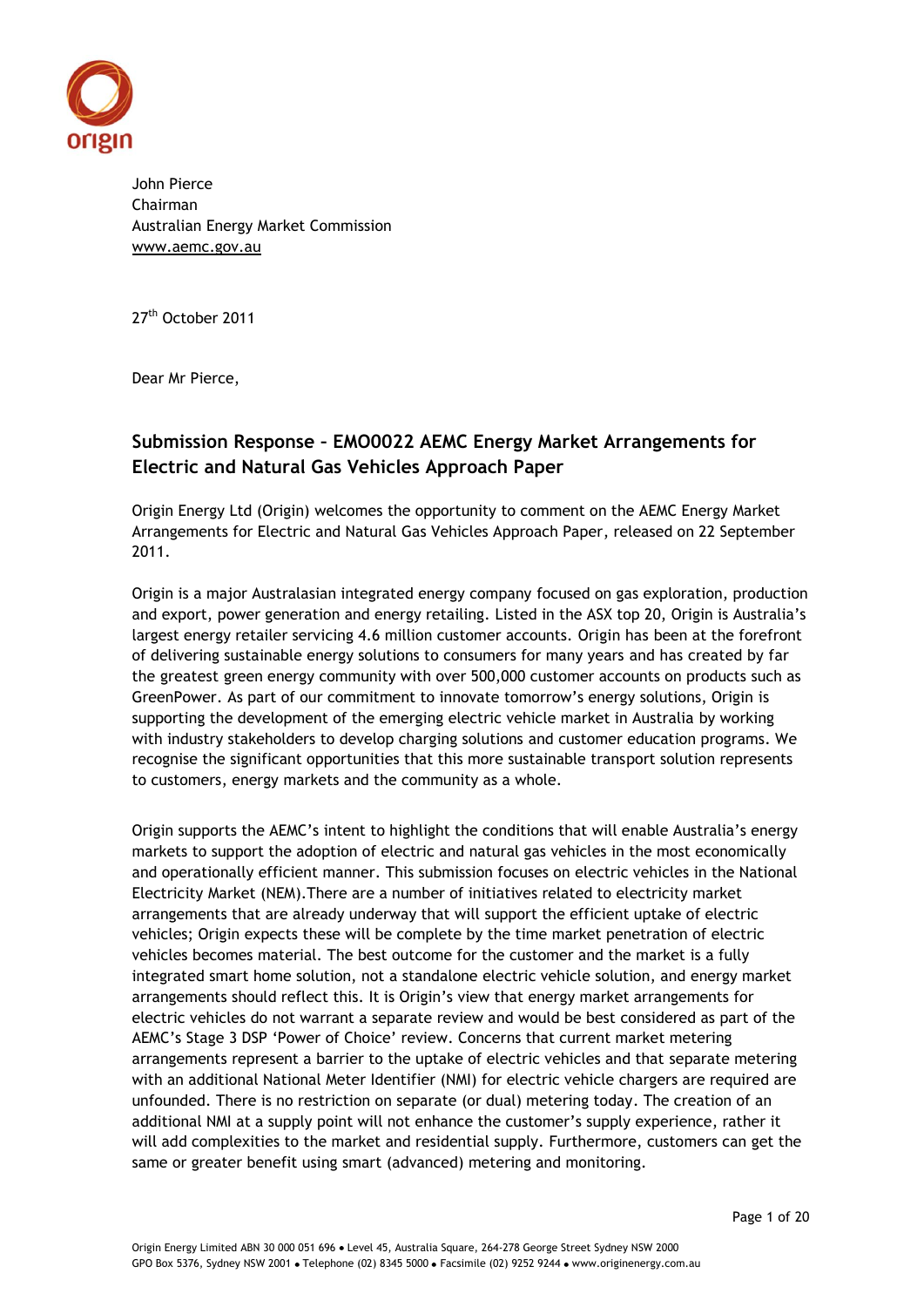

Below is an overview of Origin's position. Our responses to specific questions in the Approach Paper are set out in the Appendix.

# **Origin's position**

- **1. Origin supports the uptake of electric vehicles in Australia as an opportunity to significantly reduce greenhouse gas emissions, ambient air pollution, and in the longer term, exposure to crude oil prices and oil import dependency.**
	- As consumers and industry become increasingly reliant on electricity and the redevelopment of the related infrastructure to support increasing demand, renewable and distributed generation, electric vehicles represent an opportunity to more efficiently utilise this infrastructure and develop reliable, lower cost transport and energy solutions.
- **2. The material penetration of electric vehicles will take many years, which will provide the market with an opportunity to pilot test the impacts of electric vehicles before making any decisions on changes to market arrangements.** 
	- There is strong commitment from vehicle manufacturers, technology providers and governments around the world to support the development of the electric vehicle industry. Many leading manufacturers are planning to make electric vehicles available in Australia over the next few years.
	- The key barriers to the material uptake of electric vehicles today are vehicle and battery cost, vehicle range and performance as well as consumer perceptions. These barriers will be overcome in time, although many market observers suggest that it is unlikely that there will be a material penetration of electric vehicles this decade.
	- This period of 'slow growth pilot testing' will enable real understanding of the costs and  $\bullet$ benefits of electric vehicles, consumer behaviour and advances in vehicle and charging technologies.
	- It would be premature to make significant changes to energy market arrangements at this time as the technology of the vehicles, batteries and related charging systems is expected to develop significantly in the coming years. Changes that seek to solve today's challenges could actually be inappropriate in the future. This risks imposing additional cost and complication and inhibiting a fledgling industry from being established and ignores the significant effort already underway to further the development of the NEM.
- **3. Concerns by some market observers that electric vehicles will contribute substantially to peak demand (requiring substantial investment in the distribution network) are unfounded because electric vehicles can be charged at off-peak times.**
	- Some market observers suggest that electric vehicles could create the same peak load challenges that air conditioners have led to in recent years. However, unlike air conditioners, electric vehicle charging requirements are generally flexible and, with the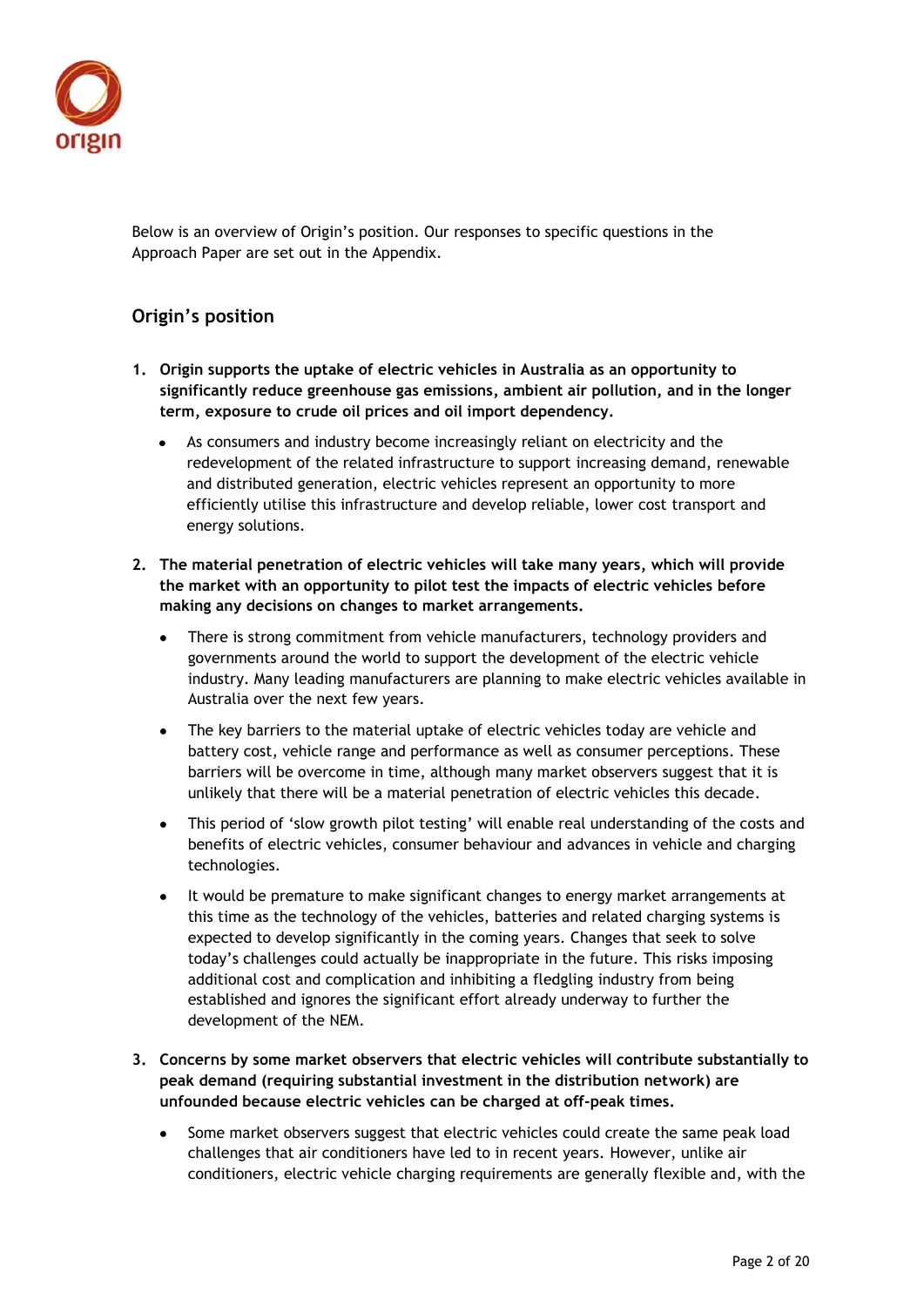

appropriate signals, can be shifted to off peak times so that the impact on the peak demand load profile is minimised. Time of use pricing and smart metering, which is already available in some regions, and being progressively rolled out to the majority of customers, is expected to provide sufficient signal and guidance to drive this behaviour.

- The nature of vehicle use means that it is likely that most consumers will not be using  $\bullet$ their vehicle during off peak times, particularly overnight. Given that the average required charge time is likely to be much shorter than the time the vehicle is not in use, this provides flexibility for when the charging session takes place overnight.
- Electric vehicles should lead to an overall decrease in network prices over time provided the appropriate price signals are available. This is because they have the potential to increase average load while flattening demand peaks, leading to a greater utilisation of existing energy infrastructure.
- **4. Concerns that current market metering arrangements represent a barrier to the uptake of electric vehicles and that separate metering and NMIs for electric vehicle chargers are required are unfounded.**
	- There is no restriction on separate (or dual) metering today, however the same or greater benefit can be realised using smart metering and monitoring. Furthermore, the creation of an additional NMI at a supply point will not enhance the customer's supply experience rather it will add complexities to the market and residential supply.
	- Smart meters already allow for the separate measurement and control of load and support the development of pricing structures that are beneficial to electric vehicle users.
	- Charging technology, in use in many markets including Australia, has inbuilt metering and control capability and also allows for use and allocation of cost to multiple users of the one char**g**er. This charging equipment can be deployed under the current market arrangements.
- **5. A number of initiatives related to electricity market arrangements are already underway that will support the efficient uptake of electric vehicles.**
	- Current developments and advances in electricity markets to support the redevelopment  $\bullet$ of the network to meet future requirements including increased demand, dynamic fault and voltage management, distributed generation and renewable energy, will also support the efficient uptake of electric vehicles.
	- Smart metering and intelligent communication devices that enable separate measurement and control of load and generation downstream of a customer connection point are being progressively rolled out. This will allow consumers to dynamically monitor and control their energy consumption and the development of tailored pricing structures.
	- Network time of use pricing that supports efficient use of the network is being progressively rolled out and is already available in NSW, Victoria and Queensland. Given that customers are increasingly seeking choice, network tariffs need to be flexible enough for retailers to manage preferences by consumers for different tariff structures (as demonstrated in Victoria with the Advanced Metering Infrastructure roll out). This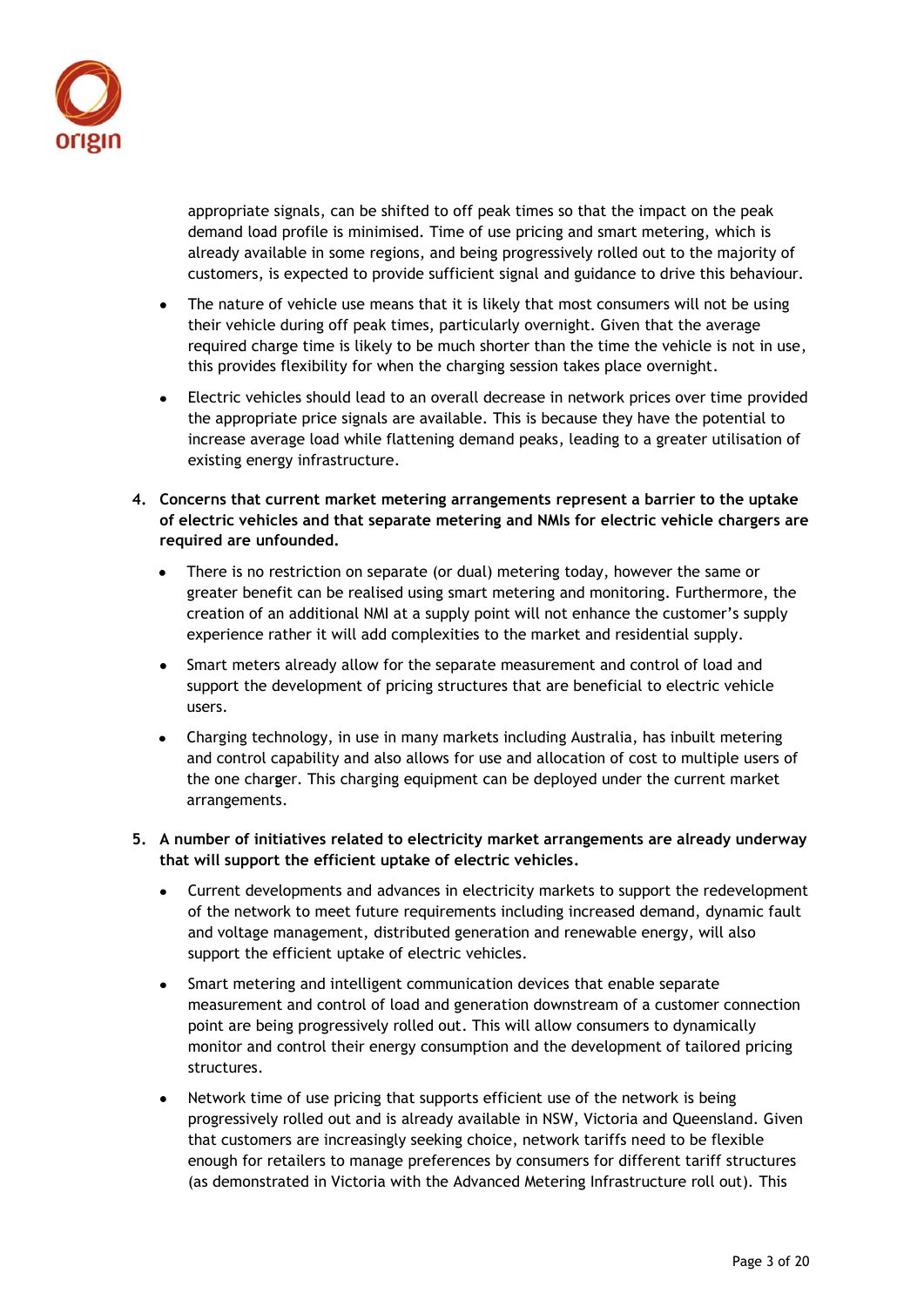

will allow customers to receive the appropriate signal and benefit from off peak electric vehicle charging.

- Retail time of use pricing that enables network time of use pricing to influence consumer behaviour is already available in NSW and Victoria and will be available in Queensland from July 2012. This will allow customers to receive the appropriate signal and benefit from off peak electric vehicle charging.
- Electric vehicle charging infrastructure that allows customers to understand and control their electricity use exists and continues to improve as vehicle, battery and charger technology advances and new competitors enter this developing market.
- **6. These initiatives, together with existing energy market arrangements, provide sufficient foundation for successful electric vehicle uptake, with only some variation in policy direction required such as retail price deregulation.**
	- The key barriers to the uptake of electric vehicles primarily involve technology and consumer perceptions - and on the whole do not pertain to energy market arrangements.
	- The fundamental electricity market arrangements to support electric vehicle uptake are either in place or are being addressed in the context of broader market concerns and rule change processes.
	- By the time electric vehicles become material the energy market will have changed and many of the required market arrangements that are not currently in place, such as the broad adoption of smart meters and time of use (TOU) pricing, will by then be in place.
- 7. **Retail price deregulation is fundamental to provide flexible price signals that facilitate the most efficient use of electric vehicles to manage wholesale and network peak demand constraints.** 
	- Origin supports the AEMC in its review of electricity market competition by jurisdiction  $\bullet$ through the Australian Energy Market Agreement.
	- Retail price deregulation has occurred in Victoria and is becoming increasingly pertinent  $\bullet$ in the context of utilising more demand side participation (including electric vehicles) and smart meters in homes.
	- So long as retail prices remain regulated, the pricing structures that can be offered to customers are limited and the introduction of network time of use pricing poses significant risk to retailers and the energy market.

# **8. Incremental changes to supporting regulatory instruments may also be required, however these are not unique to electric vehicles.**

Existing inefficiencies in distribution company connection rules and processes may inhibit efficiency or implementation of new technology. Examples of network arrangements that warrant improvement include consistency in: service and installation rules, codes and guidelines for connections; the efficiency of electrical safety checks; and, the timeliness of distributor site visits.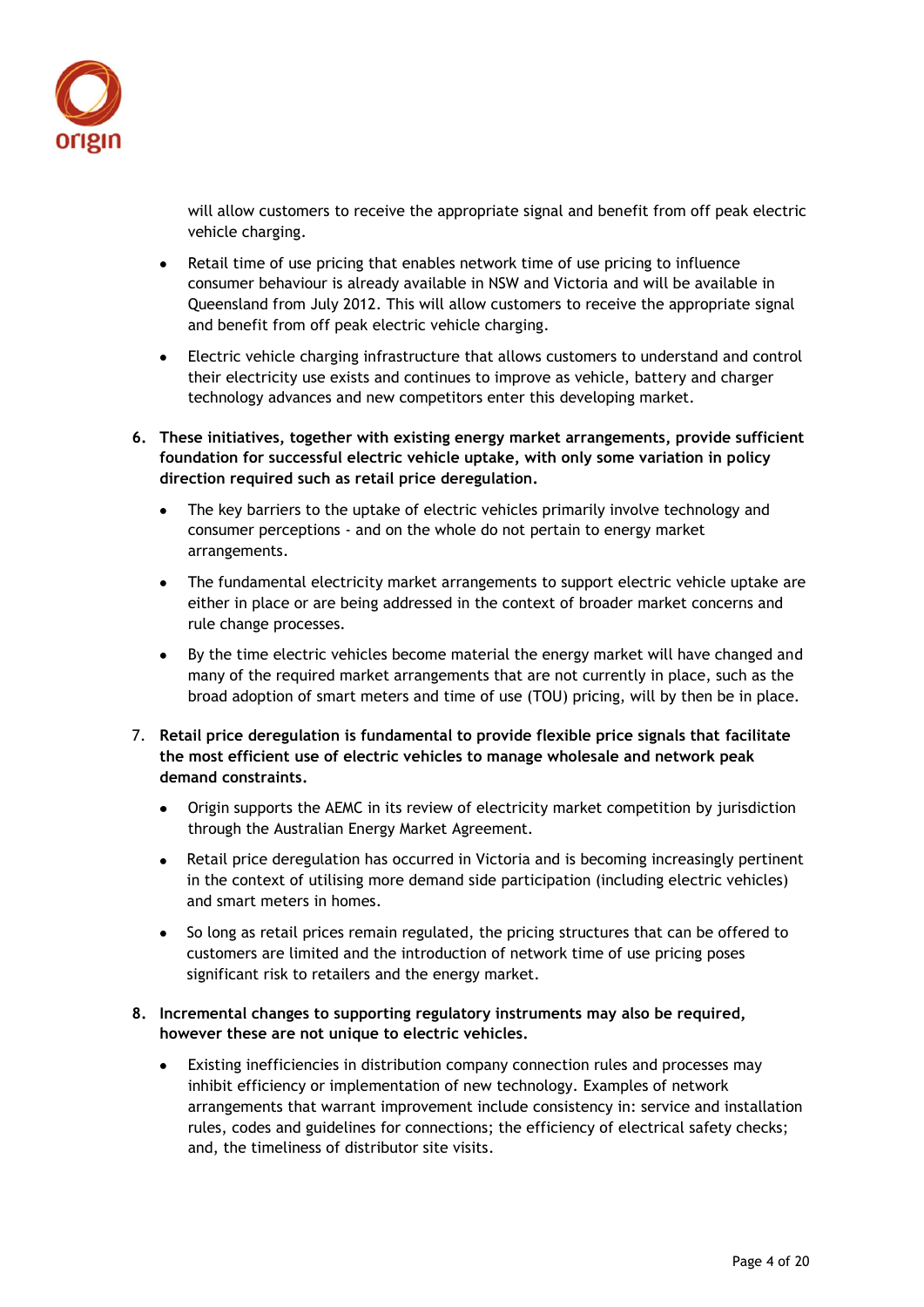

- Origin notes that these changes would be positive for the many services that require interface with the distribution network, including electric vehicles**.**
- Given that the instruments requiring improvement are at the code and guideline level, and not at the level of the law and the rules, the AER and state energy and safety regulators are best placed to oversee these changes. Origin believes input from State Regulators into this issue over time will be beneficial.
- 9. **Market arrangements that Origin does** *not* **consider to be required**
	- The installation of separate metering with additional NMI is an inferior option to smart metering and is not in the best interests of the customer or the market and is likely to lead to increased cost and complexity. Origin does not support separate NMI's for electric vehicle load and it should not be mandated.
	- Consumers should have the choice to install charging equipment without having to commit to complex approval processes or third party aggregators. For example, specific approval is not generally required for other home appliances such as air conditioners.
	- Significant additional investment in the distribution network or additional processes specific to electric vehicles could be avoided, so long as there is broad adoption of smart grids, smart metering, TOU pricing (outlined above) and charging solutions that are integrated into the smart home.
	- Additional scope for integrating electric vehicles with renewable generation can be reviewed over time as the electric vehicle and renewable generation markets mature. The smart metering and TOU pricing developments will likely allow for solutions to be developed that meet this requirement.
- **10. The best outcome for the customer and the market is a fully integrated smart home solution, not an electric vehicle specific solution. Energy market arrangements should reflect this.**
	- Smart meters will deliver most of the expected benefits of separate metering with a  $\bullet$ NMI, and overall, offer a superior demand side participation solution for the customer at lower cost to the market.
	- It is in the customers' best interests to aggregate demand side response from electric vehicles with demand side response from other significant loads (such as climate control systems, dishwashing, clothes drying, pool pumps) and distributed generation sources (such as solar PV, battery storage or co-generation). In this respect, there is nothing that uniquely distinguishes energy consumed for electric vehicle charging from other significant loads at a customer site and electric vehicles do not warrant special arrangements (particularly in relation to metrology).
	- Customers are likely to want control over their vehicle charging activity, in the same way they are likely to want control over the rest of their home. Therefore a solution that provides customers with an integrated approach to managing their home energy requirements is the best outcome.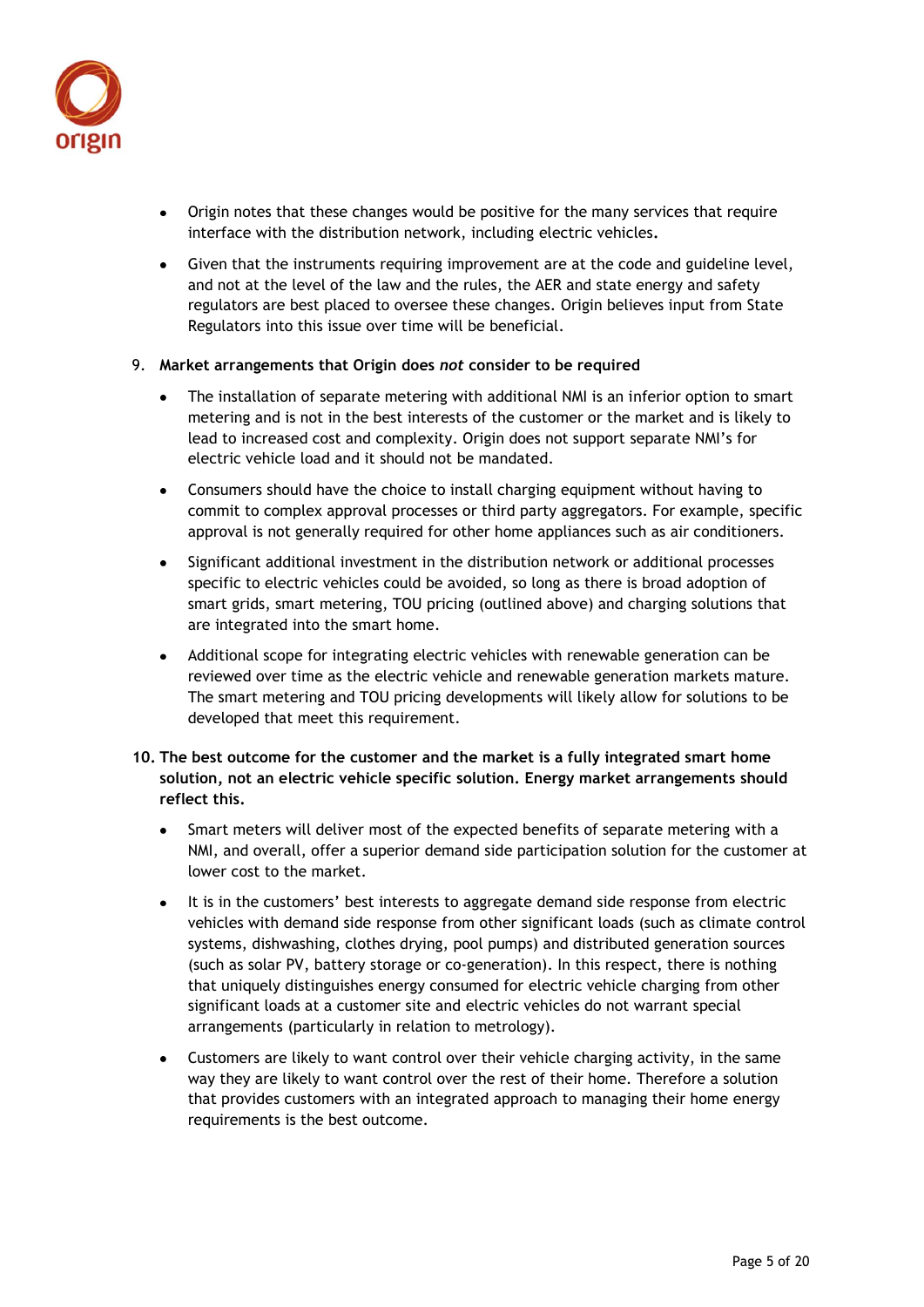

Electric vehicle market arrangements should therefore be considered in the context of broader DSP considerations – this review should be integrated into the AEMC's Stage 3 DSP 'Power of Choice' review.

Should you have any questions about this submission please direct them to myself or Madeleine Lyons on (02) 8345 5207.

Yours faithfully,

Olin

**Tim O'Grady Head of Public Policy (02) 8345 5250**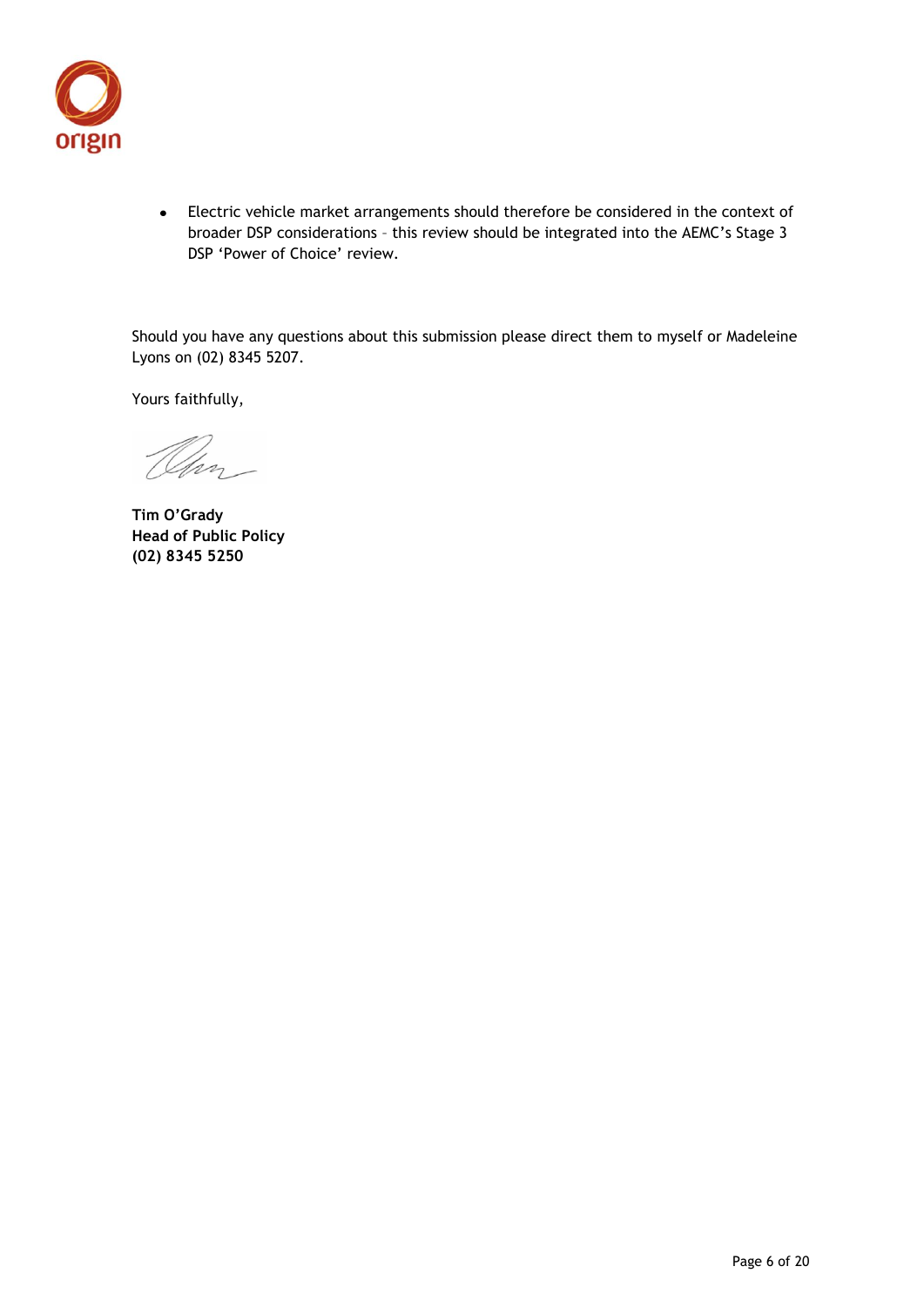

# **Appendix 1: Origin response to specific questions**

**Question 1: What are the key drivers and likely uptake of EVs in the NEM? Are there any differences in these drivers between NEM and WA?** 

# **1. Drivers of Electric Vehicle uptake**

The development of the electric vehicle market is being supported by very significant investments by key stakeholders including vehicle manufacturers, governments, technology providers and major customers. The potential greenhouse gas and ambient air pollution reduction benefits of electric vehicles, together with increasing concerns regarding energy security and the price of oil are also key drivers.

#### *Electric vehicle investment*

Significant investments are being made in electric vehicle technology by a range of stakeholders, including vehicle manufacturers, governments, technology providers and major customers around the world. For example:

- President Obama has stated that the United States aims to have 1 million electric vehicles on the road by  $2015<sup>1</sup>$ .
- German government announced that it would double its existing investment in the rollout of electric vehicles to 2 billion Euros (\$2.7 billion)<sup>2</sup> and have 6 million electric vehicles on the road by 2030.
- Nissan commits to new electric vehicle production facility that will have a capacity of  $200,000$  vehicles a year<sup>3</sup> from  $2013$ .
- General Electric has committed to buying 25,000 electric vehicles worldwide by  $2015^4$ .
- Google has deployed over 220 charging stations for use by the company and its employees<sup>5</sup>
- PepsiCo Frito-Lay (USA) will introduce 176 electric commercial trucks into its fleet making it the largest commercial electric truck fleet in North America.<sup>6</sup>

<sup>-</sup>1 http://www.whitehouse.gov/the-press-office/2011/01/25/remarks-president-state-union-address

<sup>2</sup> <http://theage.drive.com.au/motor-news/german-push-for-electric-car-supremacy-20110519-1etp7.html> (Accessed on 06/07/2011).

<sup>&</sup>lt;sup>3</sup> Company Statement, March 2010

<sup>4</sup> Company Statement, November 2010

<sup>5</sup> Company Statement, June 2011

<sup>&</sup>lt;sup>6</sup>http://www.smartplanet.com/blog/business-brains/electrifying-pepsico-ups-progress-on-fleetupdates/10048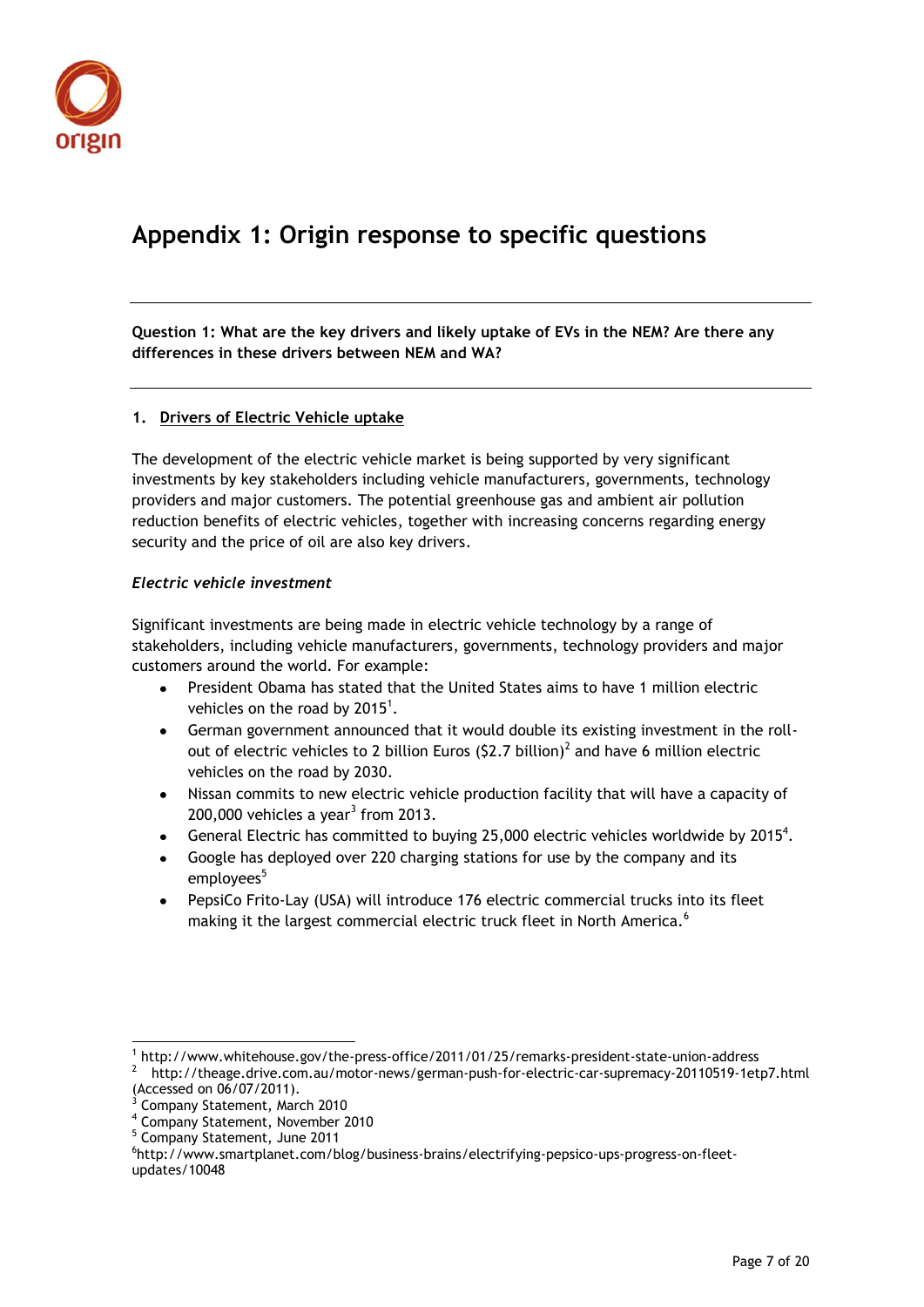

#### *Emissions benefit*

Electric vehicles, depending on how the electricity is generated, can cut greenhouse gas emissions and ambient air pollution.

Globally, the transportation sector accounts for a large and growing share of greenhouse gas emissions. Motor vehicles alone emit over 900 million tonnes of carbon dioxide  $(CO<sub>2</sub>)$  each year, accounting for more than 15 percent of global fossil fuel-derived  $CO<sub>2</sub>$  emissions<sup>7</sup>.

Australia's transport sector currently accounts for approximately 15% of Australia's greenhouse gas emissions.<sup>8</sup> Road transport is the biggest source of transport emissions in Australia - this includes the 12.5 million passenger vehicles currently on the road today and growing in numbers at an average rate of 2% per year.<sup>9</sup>

For more detail, refer to Question 2 'Greenhouse gas emissions benefit relative to coal/oil'.

#### **2. Barriers to Electric Vehicle uptake**

The main barriers to electric vehicle uptake relate to vehicle and battery technology, as well as consumer perceptions.

The table below summarises various attributes of electric vehicles and their current role as a driver or barrier to uptake.

#### *Table 1: Barriers to Electric Vehicle uptake*

| <b>Attribute</b>       | <b>Current</b><br><b>Status</b> | <b>Comments</b>                                                                                                                                                                                                                                                                                                                                                                                                           |
|------------------------|---------------------------------|---------------------------------------------------------------------------------------------------------------------------------------------------------------------------------------------------------------------------------------------------------------------------------------------------------------------------------------------------------------------------------------------------------------------------|
| Purchase<br>Price      | <b>Barrier</b>                  | The price of electric vehicles is currently significantly higher<br>than a comparable ICE vehicle. This is primarily due to the<br>fact that these are new vehicles not yet being produced at<br>scale and the current cost of the batteries used to power the<br>vehicle. Both these barriers are expected to be resolved over<br>time as manufacturers increase production capacity and<br>battery technology improves. |
| <b>Running</b><br>Cost | Driver                          | Depending on the cost of electricity and charging behaviour, it<br>could cost less than half to power a vehicle with electricity<br>compared to petrol. Further an electric vehicle has a less<br>complex driveline and so is expected to have lower ongoing<br>maintenance costs.                                                                                                                                        |

-

 $^7$  World Resources Institute, Proceed With Caution: Growth in the Global Motor Vehicle Fleet, <http://www.wri.org/trends/autos.html>

 $8$  Department of Climate Change [http://www.climatechange.gov.au/publications/projections/australias](http://www.climatechange.gov.au/publications/projections/australias-emissions-projections/emissions-projection-2010.aspx#transport)[emissions-projections/emissions-projection-2010.aspx#transport](http://www.climatechange.gov.au/publications/projections/australias-emissions-projections/emissions-projection-2010.aspx#transport)

<sup>9</sup> ABS 2011 [http://www.abs.gov.au/ausstats/abs@.nsf/mf/9309.0.](http://www.abs.gov.au/ausstats/abs@.nsf/mf/9309.0)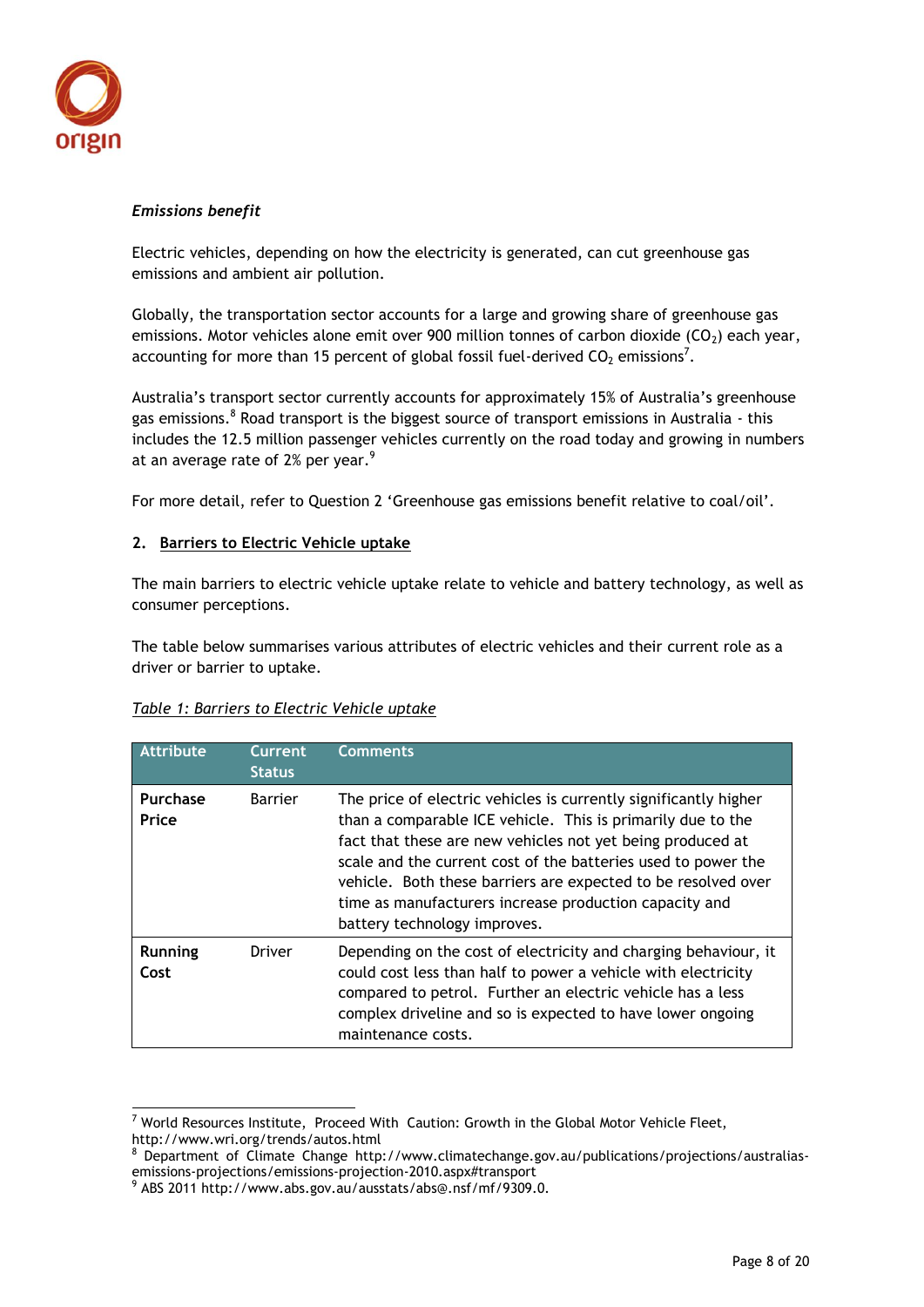

| <b>Attribute</b>                    | Current<br>Status | <b>Comments</b>                                                                                                                                                                                                                                                                                                         |
|-------------------------------------|-------------------|-------------------------------------------------------------------------------------------------------------------------------------------------------------------------------------------------------------------------------------------------------------------------------------------------------------------------|
| <b>Resale Price</b>                 | <b>Barrier</b>    | As with any emerging technology, the current generation of<br>electric vehicles are at risk of being superseded early in their<br>life and the long term performance and replacement cost of<br>batteries is not yet clear, introducing significant uncertainty<br>and risk to vehicle resale prices.                   |
| <b>Total Cost of</b><br>Ownership   | Not Clear         | Based on the current cost of electric vehicles, and particularly<br>in markets such as Australia where purchase subsidies are not<br>currently available, the lower ongoing running costs do not<br>appear to yet outweigh the upfront purchase premium,<br>particularly when the resale price risk is also considered. |
| Range                               | Not Clear         | The current range of electric vehicles generally have a battery<br>range of around 160 km per full charge. <sup>10</sup> Research suggests<br>that the average consumer covers 52km/day on average and<br>90% cover less than 100km/day <sup>11</sup> .                                                                 |
|                                     |                   | So whilst vehicles generally have the capacity to meet the<br>average driver's requirements, consumer perception and range<br>anxiety suggests that this is still likely to be a barrier for many<br>people.                                                                                                            |
|                                     |                   | PHEVs could clear this hurdle and prove an effective interim<br>step to support the longer term adoption of BEVs.                                                                                                                                                                                                       |
| <b>Driving</b><br><b>Experience</b> | Driver            | Significant advances have been made in the development of<br>electric vehicles that possess driving characteristics that are<br>comparable with ICE vehicles and some observers suggest that<br>electric vehicles offer a superior experience given the<br>dynamics of the drivetrain and charging method.              |
| <b>Emissions</b><br><b>Benefit</b>  | <b>Driver</b>     | Electric vehicles convert around 75% of the energy they<br>consume into driving power compared to around 25% for an ICE<br>vehicle, and also produce no tailpipe emissions.                                                                                                                                             |
|                                     |                   | If an electric vehicle is powered by renewable energy, then no<br>emissions are produced through either charging or driving. The<br>energy efficiency of electric vehicles means that emissions can<br>be reduced, even if they are powered by coal fired generation.                                                   |
|                                     |                   | See response to Question 2 for further information.                                                                                                                                                                                                                                                                     |

*Table 1 continued: Barriers to Electric Vehicle uptake*

-

<sup>&</sup>lt;sup>10</sup> Mitsubishi (Ashley Sanderson) and Nissan(Darren Holland) presentations - Australian Electric Vehicle Conference Brisbane (2011)

<sup>&</sup>lt;sup>11</sup>[http://www.accenture.com/us-en/Pages/insight-plug-in-electric-vehicles-changing-perceptions](http://www.accenture.com/us-en/Pages/insight-plug-in-electric-vehicles-changing-perceptions-summary.aspx)[summary.aspx\)](http://www.accenture.com/us-en/Pages/insight-plug-in-electric-vehicles-changing-perceptions-summary.aspx).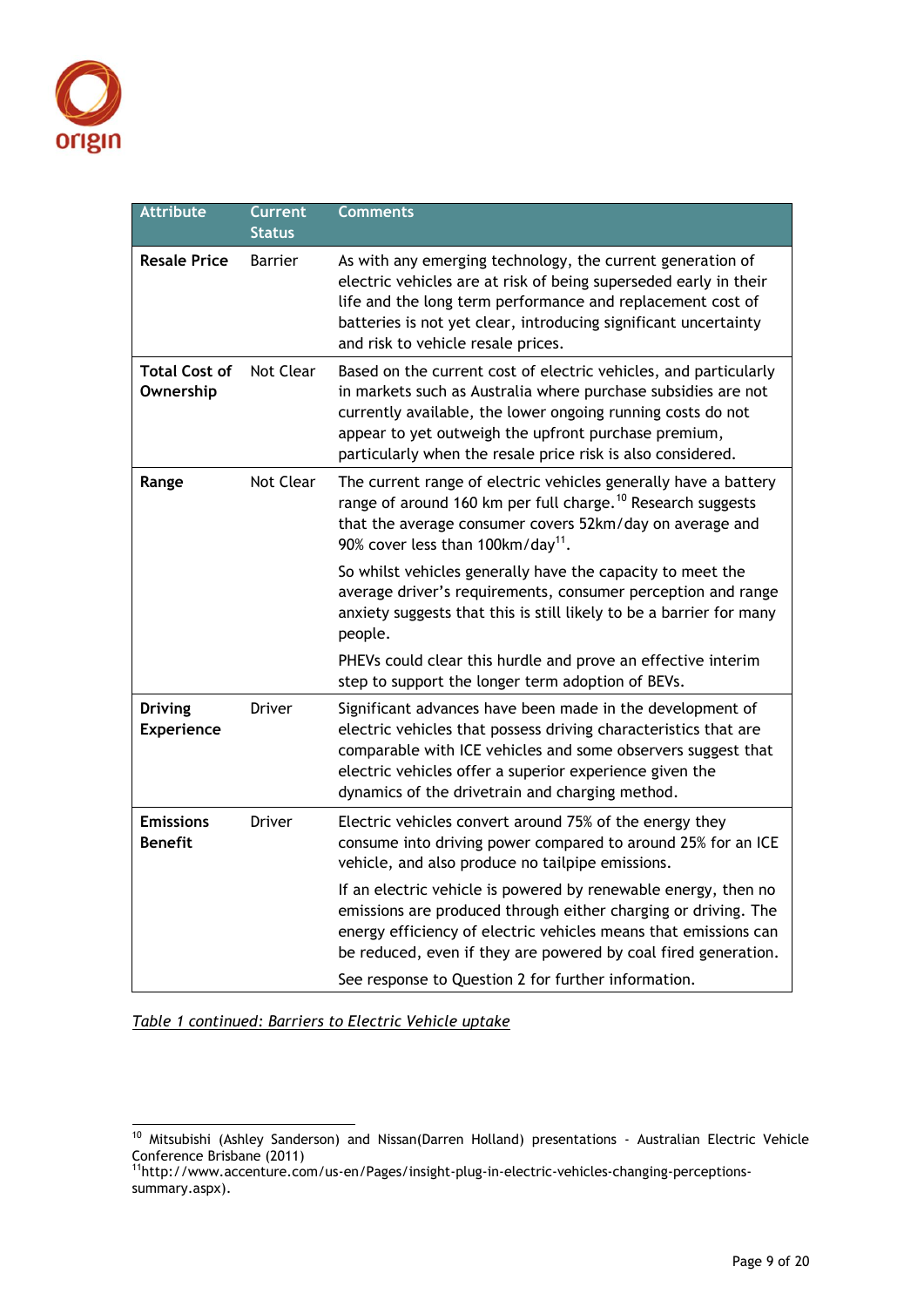

# **Question 2: What are the costs and benefits that EVs may introduce into Australia's electricity markets? Please provide evidence if available.**

Given the material penetration of electric vehicles will take many years, the market has an opportunity to pilot test the impacts of electric vehicles and develop a comprehensive understanding of the costs and benefits over time. While the evidence for actual costs and benefits is not yet available based on widespread experiences, this section outlines some of the market implications that can expected from electric vehicles usage.

# **1. Network and energy impacts**

To determine the costs and benefits to the electricity market of electric vehicle charging, the most salient issue concerning industry is that of charging behaviour. Electric vehicle charging may occur over a range of potential charging scenarios including:

- Unmanaged charging whereby electric vehicle owners charge anytime as required;
- Managed charging whereby electric vehicle owners are provided with time of use tariffs and encouraged to charge during off-peak periods through pricing signals; and,
- Controlled or 'smart' charging whereby electric vehicle charging is managed automatically using preset parameters or by a third party utilising direct load control or smart grid applications.

# *Peak demand*

Concerns by some market observers that electric vehicles will contribute substantially to peak demand (requiring substantial investment in the distribution network) are unfounded because electric vehicles can be charged at off-peak times.

- Some market observers suggest that electric vehicles could create the same peak load challenges that air conditioners have led to in recent years. However, unlike air conditioners, electric vehicle charging requirements are generally flexible and, with the appropriate signals, can be shifted to off peak times so that the impact on the peak demand load profile is minimised. Time of use pricing and smart metering, which is already available in some regions, and being progressively rolled out to the majority of customers, is expected to provide sufficient signal and guidance to drive this behaviour.
- The nature of vehicle use means that it is likely that most consumers will not be using their vehicle during off peak times, particularly overnight. Given that the average required charge time is likely to be much shorter than the time the vehicle is not in use, this provides flexibility for when the charging session takes place overnight.
- Electric vehicles should lead to an overall decrease in network prices over time provided the appropriate price signals are available. This is because they have the potential to increase average load while flattening demand peaks, leading to a greater utilisation of existing energy infrastructure.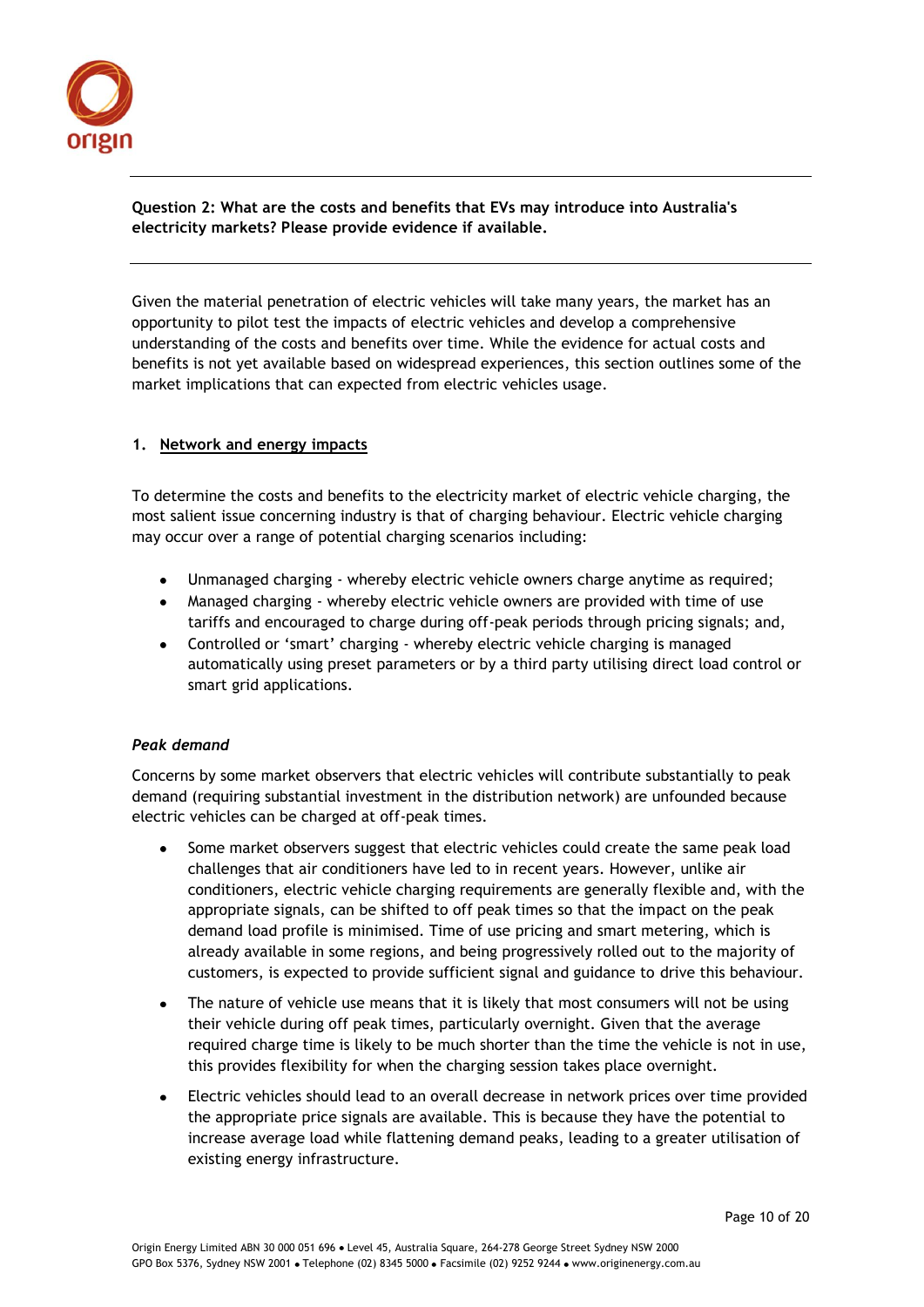

# *Network pricing*

Electric vehicles have the potential to put downward pressure on network costs. This is because firstly, it will limit the impact of electric vehicle load on peak demand and therefore reduce expensive network upgrades. Secondly, it has the potential to actually create a reduction in energy bills, or a reduction in bill rises, through reduced network rates by a more efficient utilisation of existing infrastructure.

For these benefits to be realised, time of use network pricing is required to ensure customers receive the appropriate signal and benefit to undertake off-peak electric vehicle charging.

# **2. Generation impacts**

Smart metering and TOU pricing developments will likely allow for solutions to be developed that meet the additional scope for integrating electric vehicles with renewable generation. This can be reviewed over time as the electric vehicle and renewable generation markets mature.

In addition, customers who want to power their vehicles with green power, will play a role in underpinning new renewable energy investment.

#### **3. Customer impacts**

See response to Question 3 'Smart home'.

#### **4. Environmental impacts**

 $\overline{a}$ 

#### *Greenhouse gas emissions benefit relative to coal/oil*

The most effective way to compare greenhouse gas emissions of conventional and electric vehicles is on the basis of 'well-to-wheel' emissions, which cover tail pipe emissions whilst driving and emissions from the production and distribution of petrol or electricity. On this basis, using figures from the National Greenhouse Accounts Factors (July 2010), the emissions of an average new conventional car are 230  $gCO<sub>2</sub>/km$ , while the emissions from an electric vehicle can be zero -provided they are powered by 100% renewable energy. Table 2 below illustrates this point by comparing a selection of conventional and electric vehicles.<sup>12</sup>

Note: this comparison excludes consideration of embedded emissions from vehicle manufacture, which also contributes to vehicle life cycle emissions.

<sup>&</sup>lt;sup>12</sup> Green Vehicle Guide, adjusted for well-to-tank emissions.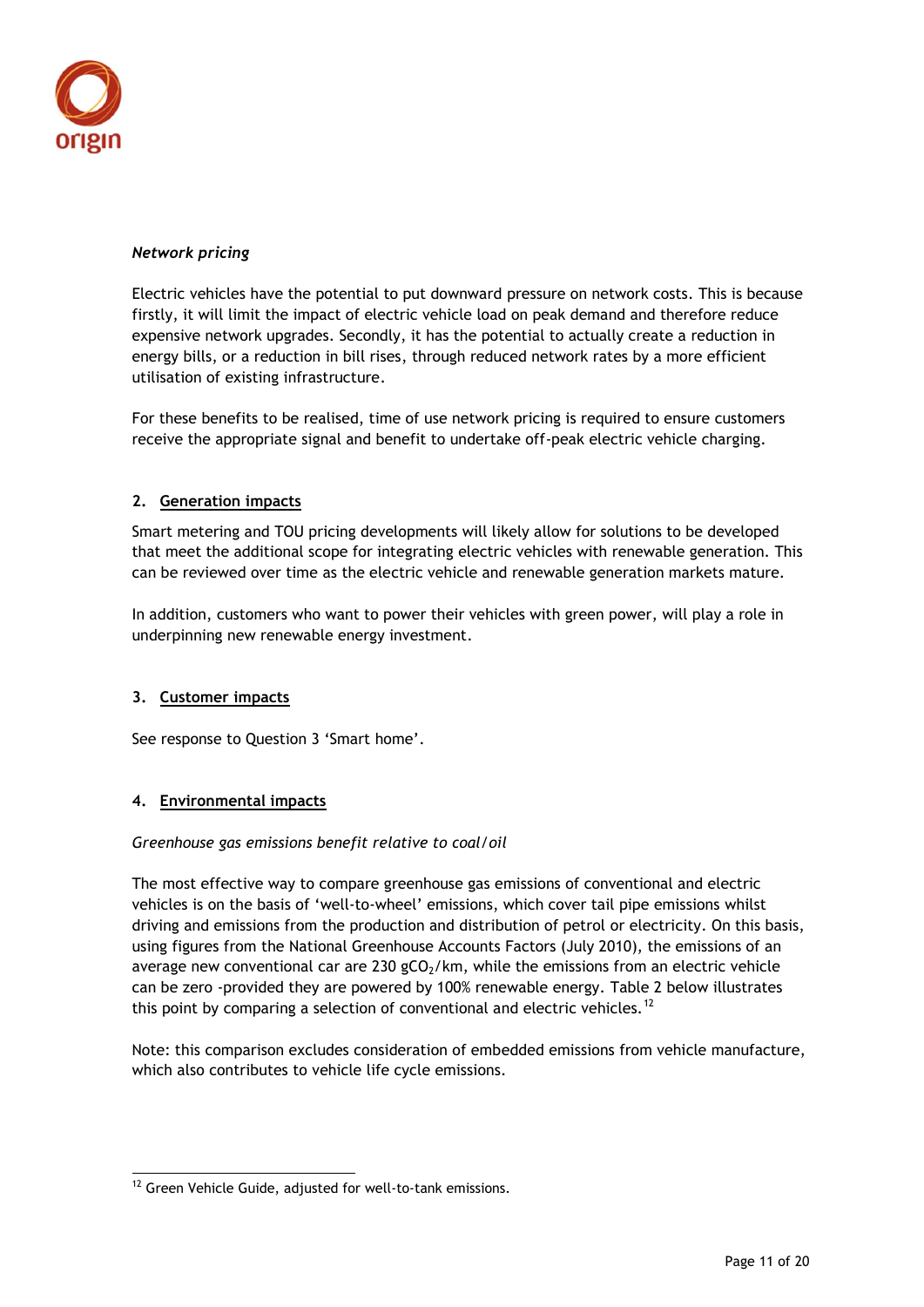

# *Table 2: Comparison of vehicle well-to-wheel greenhouse gas emissions*

| Make/Model                   | Year | <b>Fuel Source</b>                                     | Well-To-Wheel<br>Emissions (g/GHG/km) |
|------------------------------|------|--------------------------------------------------------|---------------------------------------|
| Average new passenger<br>car | 2010 | Unleaded petrol                                        | 230                                   |
| Mitsubishi i-MiEV            | 2010 | Charged without GreenPower<br>in Victoria (brown coal) | 181                                   |
| Mitsubishi i-MiEV            | 2010 | Charged without GreenPower<br>in NSW (black coal)      | 144                                   |
| Toyota Prius                 | 2010 | Unleaded petrol                                        | 89                                    |
| Mitsubishi i-MiEV            | 2010 | Charged with 100%<br>GreenPower                        | 0                                     |

Source: Green Vehicle Guide, Department of Infrastructure and Transport. Includes driving and fuel production emissions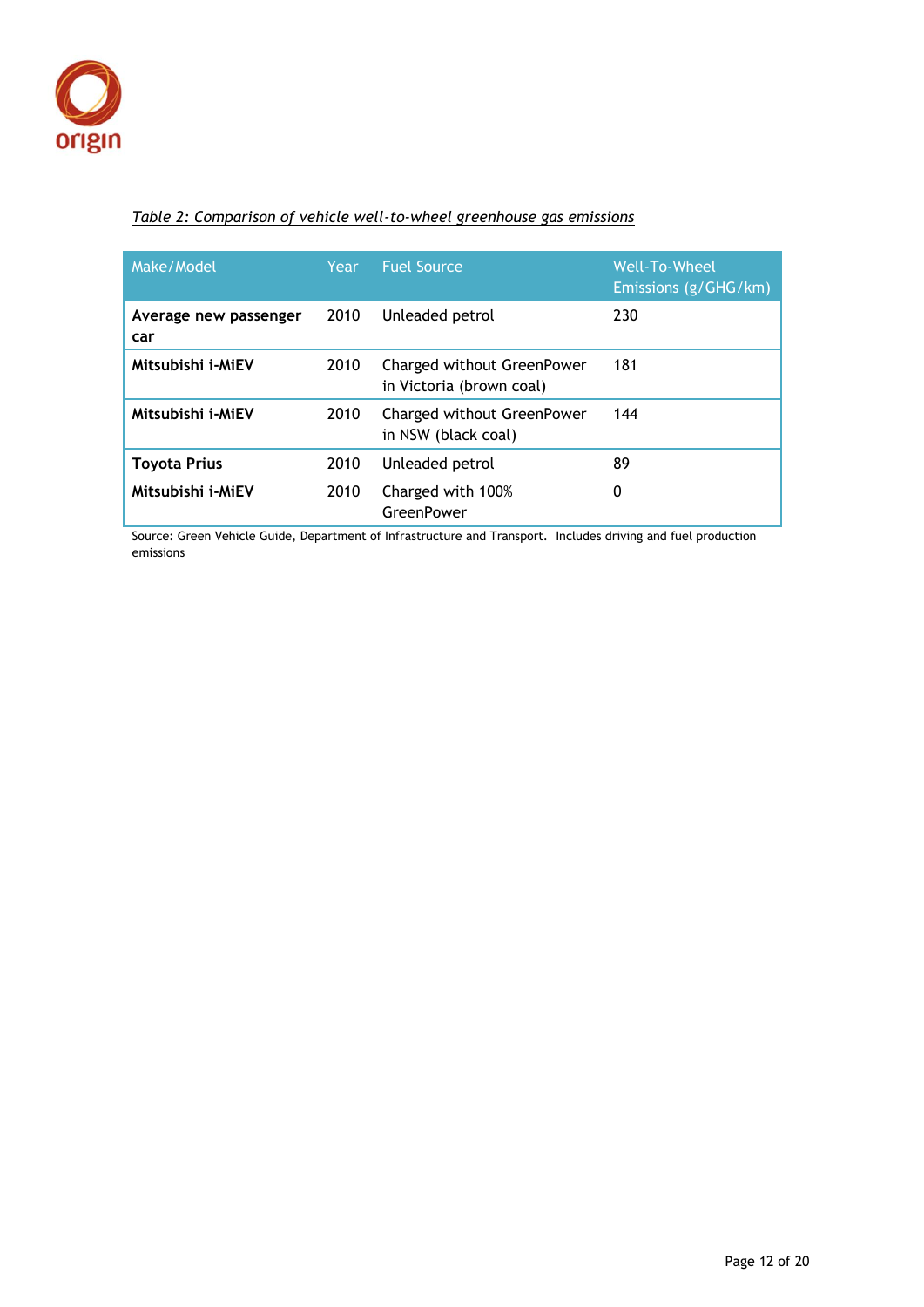

**Question 3: What are the appropriate electricity market regulatory arrangements necessary to facilitate the efficient uptake of EVs?** 

**A number of initiatives related to electricity market arrangements are already underway that will support the efficient uptake of electric vehicles:**

- Current developments and advances in electricity markets to support the redevelopment of the network to meet future requirements including increased demand, dynamic fault and voltage management, distributed generation and renewable energy, will also support the efficient uptake of electric vehicles.
- Smart metering and intelligent communication devices that enable separate measurement and control of load and generation downstream of a customer connection point are being progressively rolled out. This will allow consumers to dynamically monitor and control their energy consumption and the development of tailored pricing structures.
- Network time of use pricing that supports efficient use of the network is being progressively rolled out and is already available in NSW, Victoria and Queensland. Given that customers are increasingly seeking choice, network tariffs need to be flexible enough for retailers to manage preferences by consumers for different tariff structures (as demonstrated in Victoria with the Advanced Metering Infrastructure roll out). This will allow customers to receive the appropriate signal and benefit from off peak electric vehicle charging.
- Retail time of use pricing that enables network time of use pricing to influence consumer behaviour is already available in NSW and Victoria and will be available in Queensland from July 2012. This will allow customers to receive the appropriate signal and benefit from off peak electric vehicle charging.
- Electric vehicle charging infrastructure that allows customers to understand and control their electricity use already exists and continues to improve as vehicle, battery and charger technology advances and new competitors enter this developing market.

**Retail price deregulation is fundamental to provide flexible price signals that facilitate the most efficient use of electric vehicles to manage wholesale and network peak demand constraints.** 

- Origin supports the AEMC in its review of electricity market competition by jurisdiction  $\bullet$ through the Australian Energy Market Agreement.
- Retail price deregulation has occurred in Victoria and is becoming increasingly pertinent in the context of utilising more demand side participation (including electric vehicles) and smart meters in homes.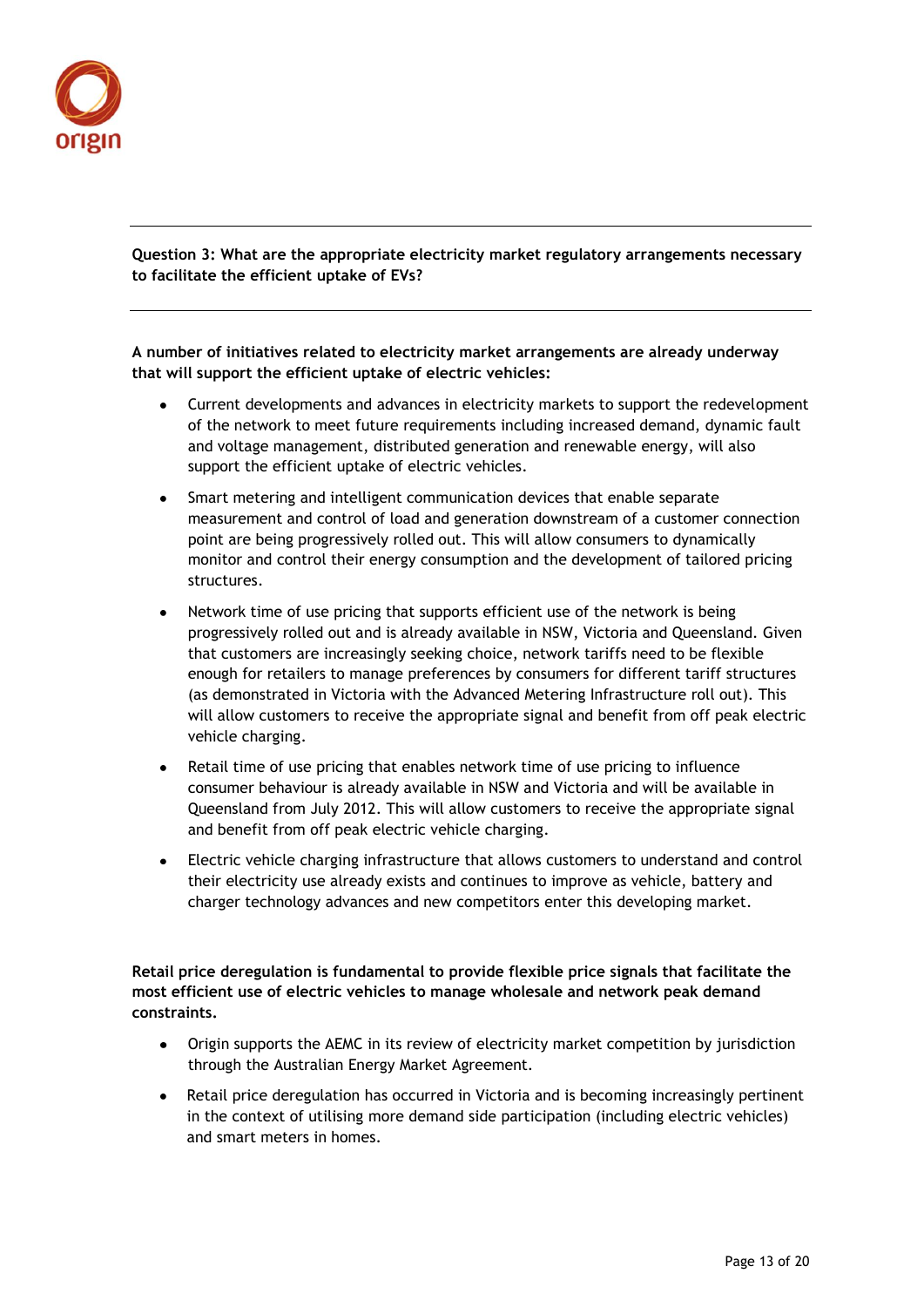

• So long as retail prices remain regulated, the pricing structures that can be offered to customers are limited and the introduction of network time of use pricing poses significant risk to retailers and the energy market.

So long as retail prices remain regulated, the pricing structures that can be offered to customers are limited and the introduction of network time of use pricing poses significant risk to retailers and the energy market.

**Market arrangements that Origin does** *not* **consider to be required** are:

- Separate metering with a NMI  $\bullet$
- Significant additional investment in the distribution network necessary to support Electric Vehicles;
- Additional scope for integrating Electric Vehicles with renewable generation, at this time

*The best outcome for the customer and the market is a fully integrated smart home solution, not a separate stand alone electric vehicle solution, and energy market arrangements should reflect this.*A more detailed discussion of appropriate energy market arrangements for electric vehicles is provided in this context below.

# **1. The Smart Home**

#### *Smart metering and the smart home*

Bundled demand side participation (DSP) with flexibility and control at the appliance level – ie Electric Vehicles bundled with other discretionary and time-shiftable loads - increases incentives for time shifting and improves system load shape*.* Ultimately, it enables a technology and demand source neutral whole-of-DSP solution that aggregates the maximum quantum of demand side activity enabling maximum participation by customers.

While early generation smart meters enable visibility and understanding of consumption at the whole-of-house level, new generation smart metering provides for separate measurement and control of loads and generation downstream of a customer connection point at the appliance level. Figure 1 below illustrates the potential composition of a smart home.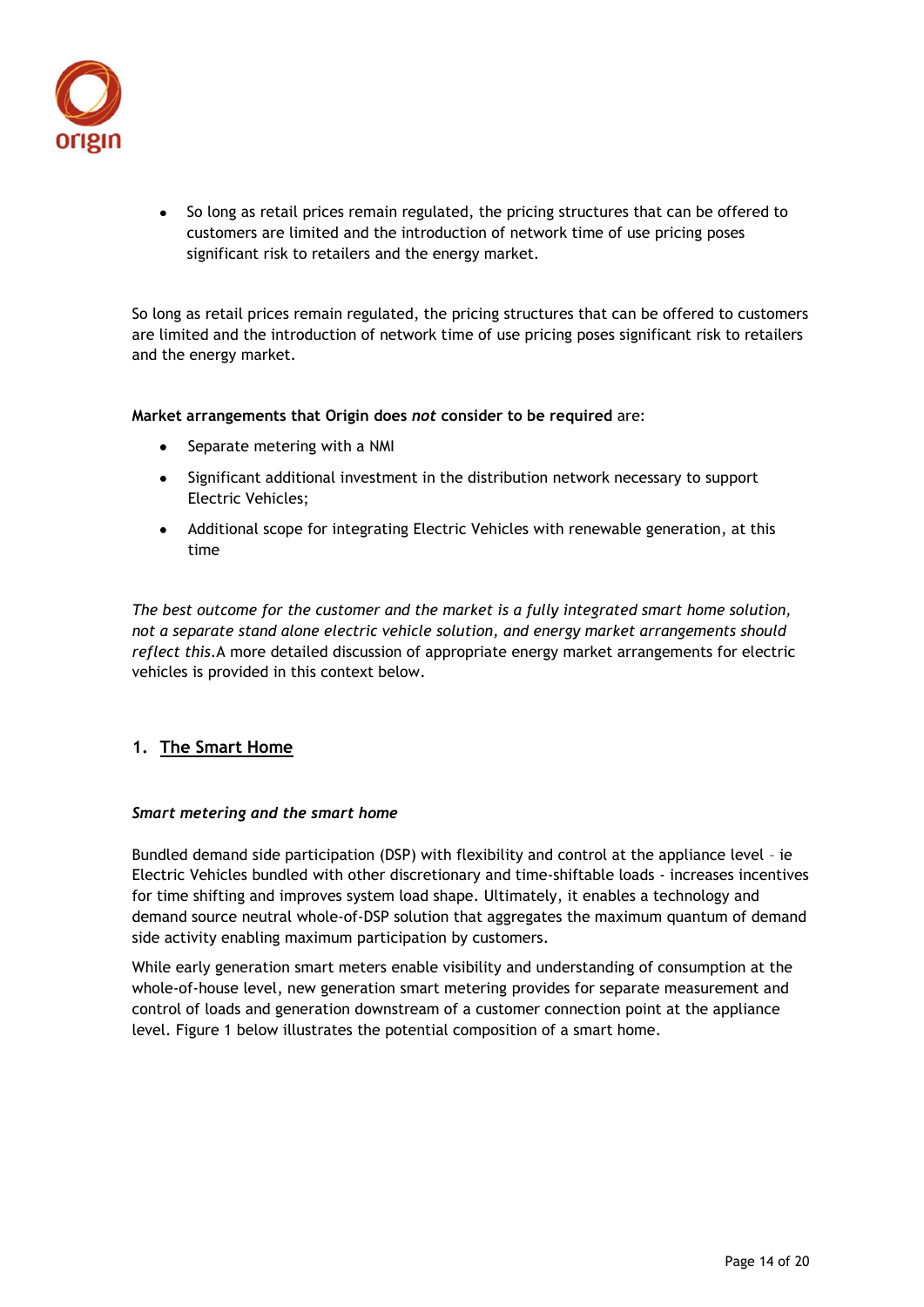



# *Figure 1: Potential composition of a smart home*

There are a range of smart metering technologies available today that will support the introduction of Electric Vehicle charging at premises. For example, smart plugs, wireless measurement and control, and home area network technologies are capable of managing Electric Vehicle charging with minimal effort required from the customer while optimising the impact of charging on the electricity distribution network.

In Origin's experience, it is in the customers' best interests to aggregate DSP from Electric Vehicles with DSP from other significant loads (such as climate control systems, dishwashing, clothes drying, pool pumps) and distributed generation sources (such as solar PV or cogeneration). In this respect, there is nothing that uniquely distinguishes energy consumed for Electric Vehicle charging from other significant loads at a customer site and Electric Vehicles do not warrant special arrangements (particularly in relation to metrology).

Customers are likely to want control over their vehicle charging activity, in the same way they are likely to want control over the rest of their home<sup>13</sup>. Therefore a solution that provides them with an integrated approach to managing their home energy requirements is the best outcome.

 $\overline{a}$ <sup>13</sup> *Plug-in electric vehicles Changing perceptions, hedging bets*, Accenture Page 25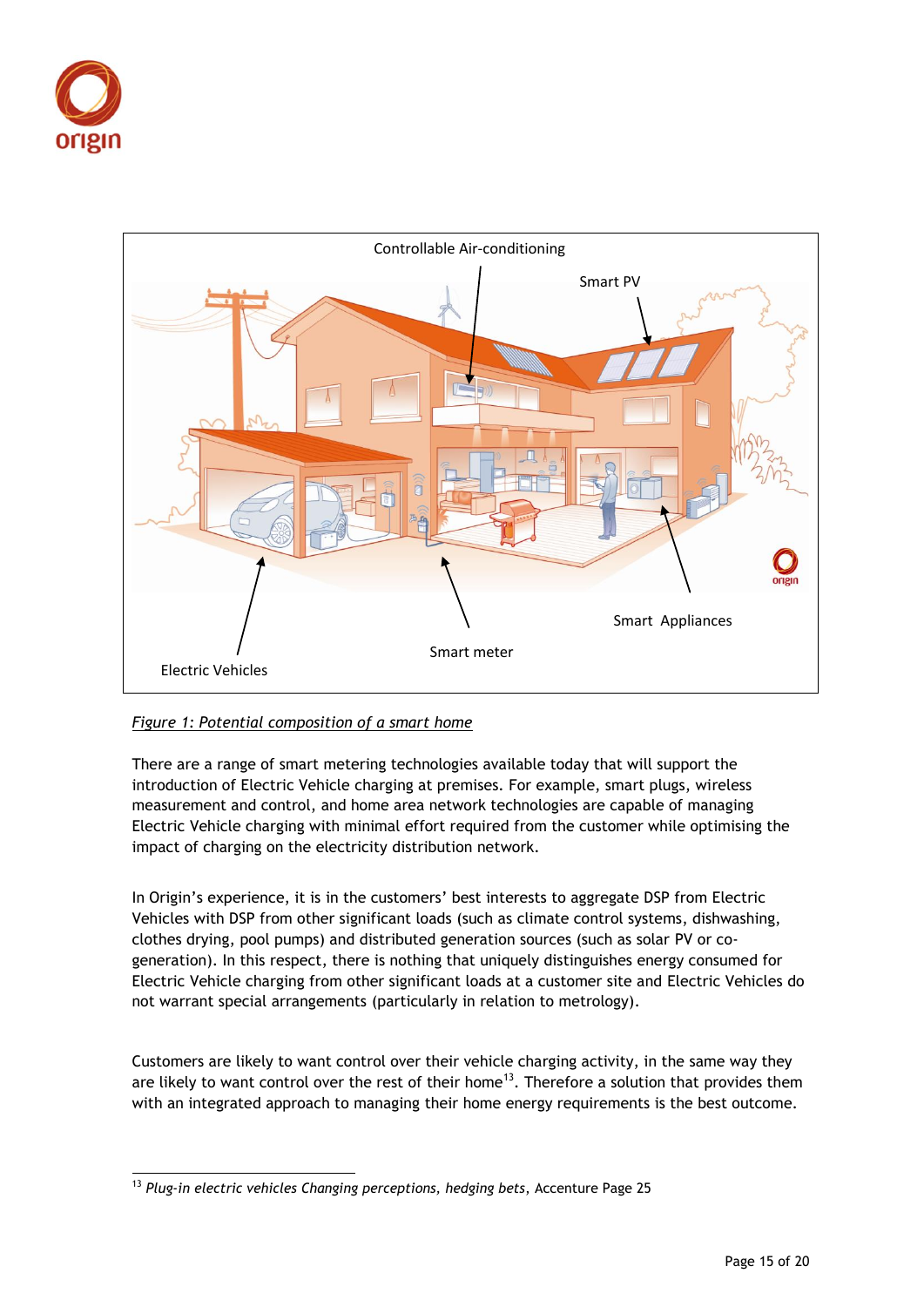

*Origin therefore strongly recommends that Electric Vehicle market arrangements be considered as part of broader DSP arrangements – for example this review should be integrated into the Power of Choice review,* 

#### *Smart vs separate metering with an additional NMI*

There is a position taken by some industry participants that a separate (or dual) meter and NMI, for example child meter with a NMI, for electric vehicle charging load at residences and commercial properties is a prerequisite to the efficient uptake of electric vehicles. Origin does not support this proposition because it is at odds with the capabilities created by smart metering and smart homes (outlined above).

The case made by some participants for separate metering with a NMI is that it enables isolation benefits such as the following:

- Separate DSP for Electric Vehicles measurement, monitoring and charging of Electric Vehicle electricity consumption
- Separate accounting for renewable energy consumed by Electric Vehicles
- Management of tax and related matters for commercial fleet vehicles

While separating the EV charging load using a separate meter and NMI can support these benefits, it is not a necessary condition, nor is it the most efficient option. Smart meters and home area networks will likely deliver all the expected isolation benefits, whilst offering a superior DSP solution for the customer at lower cost to the market:

- Separate metering with an additional NMI is not in the best interests of the customer, as a customer has an interest in aggregating and optimising all of their DSP.
- As outlined above, there are already a range of smart metering technologies available today that provide for separate measurement and control of loads downstream of a customer connection point (including Electric Vehicles)
- Additional costs associated with the creation of a separate NMI involve not just the initial metering installation costs, but also the ongoing flow-on costs associated with the administrative market complexity caused in effect by having more than one energy supplier connected to a single home.
- Historically, dual metering was used to separately measure general use domestic consumption and off-peak hot water consumption. For full retail competition, a separate NMI was not created for each meter; such a practice would involve additional costs and involve an administrative burden on the NEM. A type 5 metering installation replaces the need for dual metering, as it has the capability of measuring both general use consumption and off peak load, not requiring a further NMI.
- In addition to the wholesale market complexity of separate NMI's, the customer has the burden of managing additional supply contracts, separate billing and likely invoking two connection supply charges for the site. This complexity is not likely to be a desirable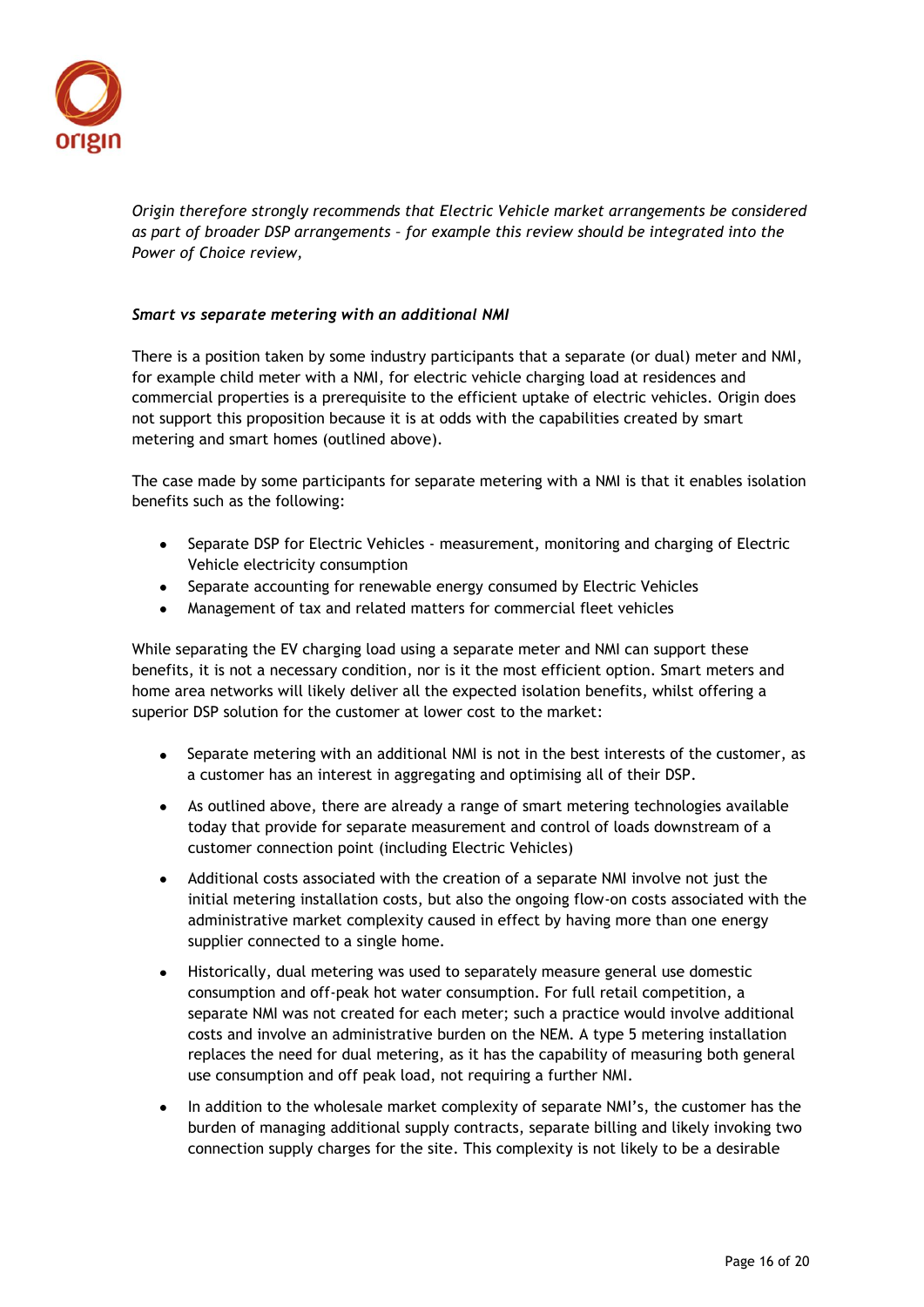

option for customers who tend to prefer simple and clear price signals that maximise efficient use and minimise the cost of all electricity consumed on site.

To preserve market integrity and maintain equality amongst participants, anyone that wished to be the Financially Responsible Market Participant for a separate NMI created under this arrangement would need to be subject to existing market and prudential requirements; hence the current market structure is likely to be less costly given the avoidance of duplicate processes.

At most, separate metering may be an interim solution in instances where smart metering solutions have not already been installed. However, Origin considers it preferable to consider the option of installing a smart meter with every Electric Vehicle, in a similar way to some regions that have required a meter upgrade at the cost of the customer when installing a solar PV system. Separate metering with a NMI should certainly not be mandated.

Origin notes that while it does not consider separate meters as the best approach, the installation of separate metering is already possible now, without changes to energy market arrangements.

- Current metering competition means that customer choice for metering already exists in current NEL/NER framework. While the responsibility for most basic meter services (provision and data services) for small customers is assigned to distribution businesses (e.g. type 5-7 meter services), where a customer or service seeker is willing to install a remotely read meter (type 4 or higher), there is a choice of provider for metering and meter data services. This provider may be the local network distributor, another distributor or a third party. To the extent that regulated meter services are too costly, Electric Vehicle service providers, their customers and retailers can seek out more competitive services where this is commercially viable. Again, Origin believes the current provisions, particularly in the National Electricity Rules, accommodate these alternatives and no significant changes are required.
- Current settlement rules allow for more than one NMI at a customer site and there is no need to alter this process in the NEM. Parent and child NMI arrangements are recognised under the existing rules and are understood by participants.

# **2. Network time of use pricing**

As smart metering is rolled out on a broader scale, time of use pricing will become more prevalent and this will underpin efficient EV uptake. EV charging will be a new discretionary load – like climate control systems, dishwashing, clothes drying, pool pumps - that lend themselves to time-varying price structures. Such pricing structures can and will provide incentives for customers with EV charging facilities.

There is a recognised need for flexibility in network tariff assignment, as consumer acceptance of new pricing structures will be encouraged where they are provided with the opportunity to choose the pricing structure that is right for them. Mandatory network tariff reassignment without a similar reassignment of retail prices will not result in the delivery of effective price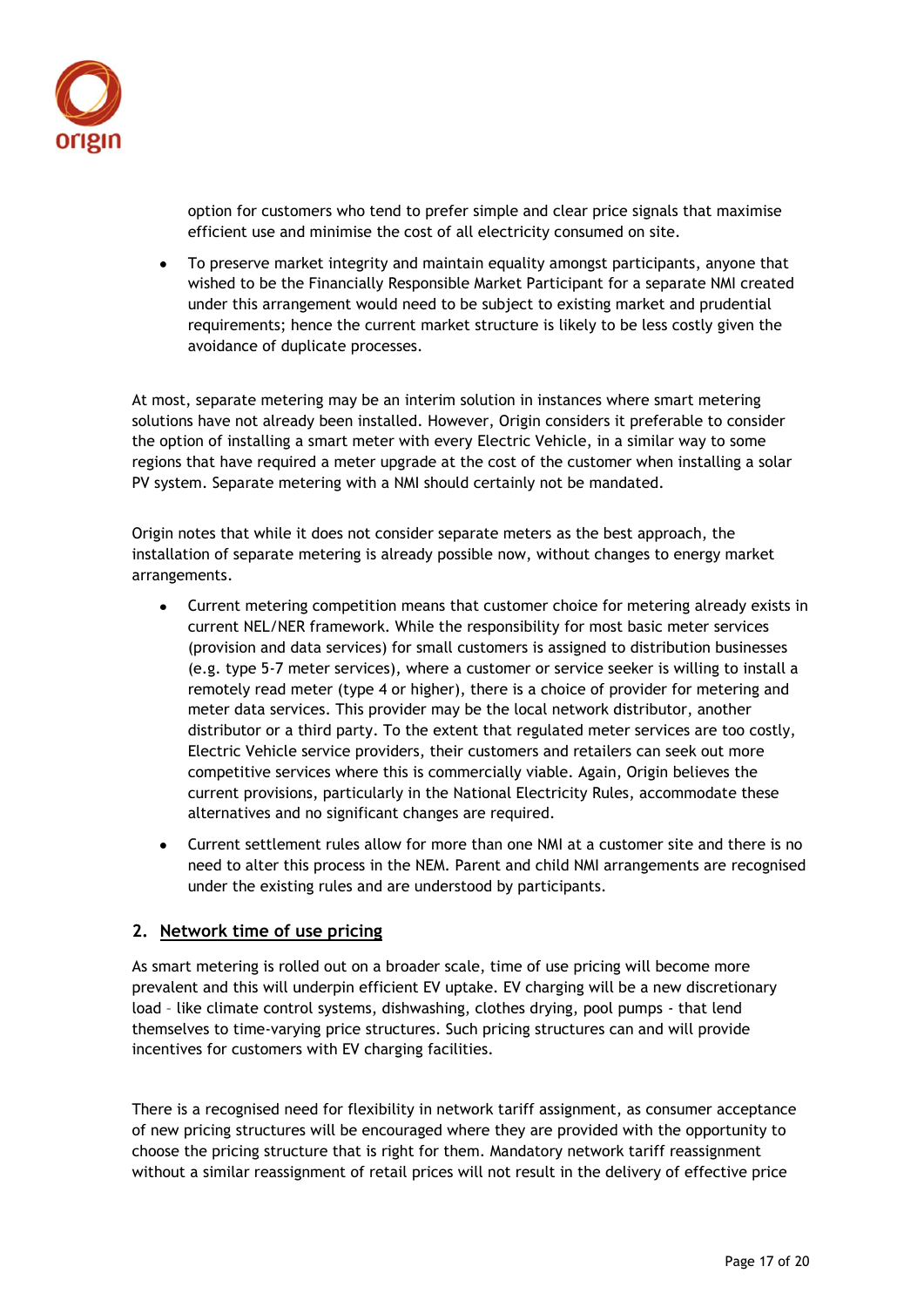

signals, nor will it improve the utilisation of the distribution network. In Victoria, this issue has resulted in some controversy. In New South Wales, customers have opted out of (network) time of use tariff structures and reverted to flat prices.

Separate retail pricing of Electric Vehicle loads, ahead of community acceptance and experience with whole of house time of use pricing, may confuse customers and result in decreased take up of time of use pricing more generally.

# **3. Deregulated retail pricing**

As discussed above, retail price deregulation is fundamental to provide flexible price signals that facilitate the most efficient use of electric vehicles to manage wholesale and network peak demand constraints.

Current regulated retail pricing with time of use tariffs, while preferable to flat pricing structures, still inhibits innovation, particularly where regulated structures and price levels discourage alternatives through lack of cost reflectivity (structure) or use of an inefficient price ceiling (price level). In markets where competition is found to be effective, the removal of retail price regulation increases the range of potential product offerings that can improve incentives for the Electric Vehicle market, as well as other forms of DSP.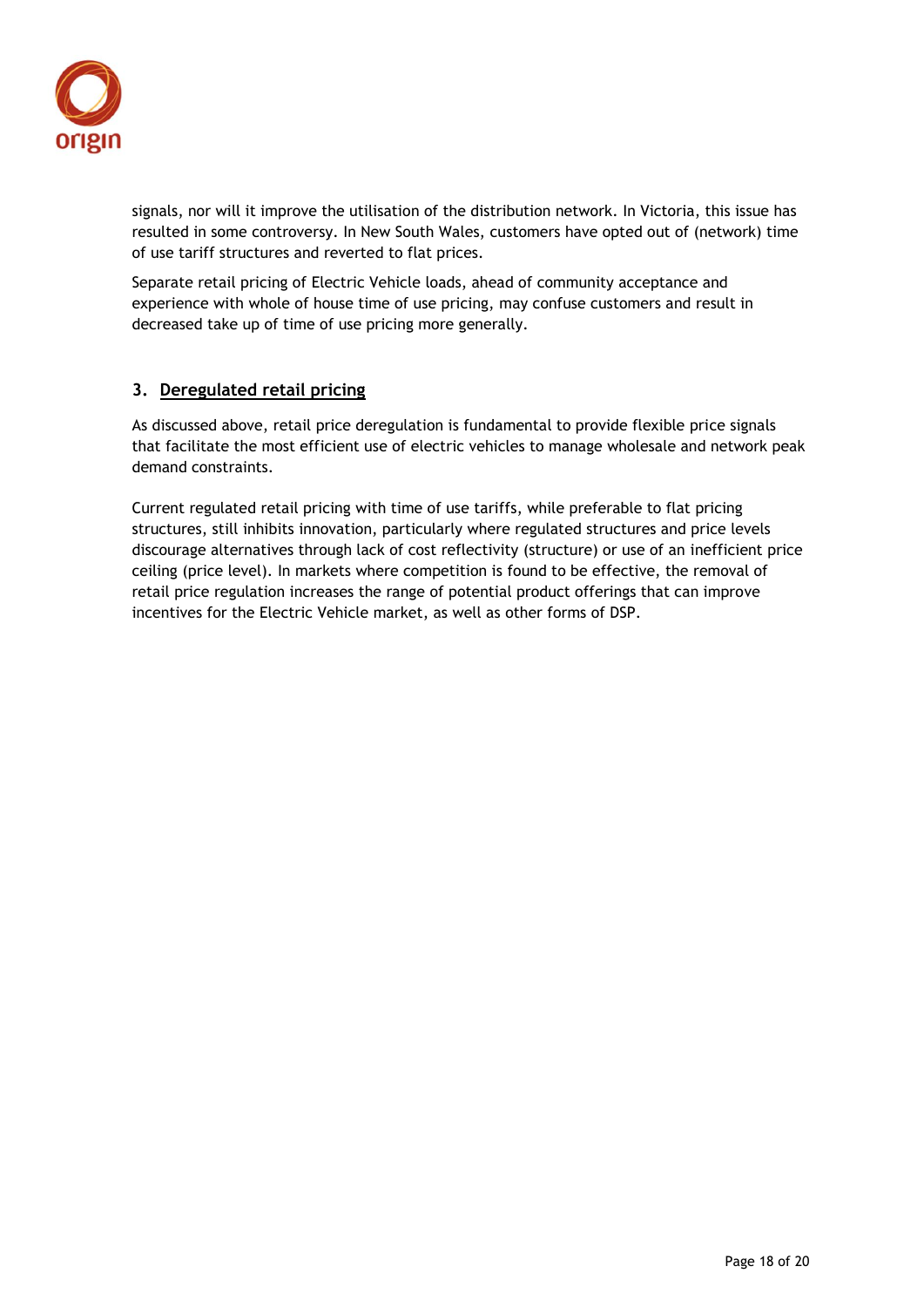

**Question 4: What are the required changes to the current electricity market regulatory arrangements and suggestions for reform to facilitate the efficient uptake of EVs?** 

**Existing energy market arrangements provide sufficient foundation for successful electric vehicle uptake, with only some variation in policy direction required such as retail price deregulation.**

The key barriers to the uptake of electric vehicles primarily involve technology and consumer perceptions - and on the whole do not pertain to energy market arrangements.

The fundamental electricity market arrangements to support electric vehicle uptake are either in place or are being addressed in the context of broader market concerns and rule change processes.

By the time electric vehicles become material the energy market will have changed and many of the required market arrangements that are not currently in place, such as the broad adoption of smart meters and time of use (TOU) pricing, will by then be in place.

# **The only fundamental market arrangement that requires change is deregulation of retail pricing.**

In this regard, as discussed in Question 3, Origin supports the AEMC in its review of retail electricity market competition by jurisdiction through the Australian Energy Market Agreement. So long as retail prices remain regulated, the introduction of network time of use pricing poses significant risk to retailers and the market and limits the pricing structures that can be offered to customers.

# **Supporting regulatory instruments may require incremental changes, however these are not unique to Electric Vehicles.**

Existing inefficiencies in distribution company connection rules and processes may inhibit efficiency or implementation of new technology. Examples of arrangements that may warrant improvement include consistency in: service and installation rules, codes and guidelines for connections; the efficiency of electrical safety checks; and, the timeliness of distributor site visits. Origin notes that these changes would be positive for the many services that require interface with the distribution network, including electric vehicles**.**

As noted previously, reform and improvement of these rules and processes are state-based and affect a range of network services and consumer and retailer needs.Given that the instruments requiring improvement are at the code and guideline level, and not at the level of the law and the rules, the AER and state energy and safety regulators are best placed to oversee these changes. Origin believes input from State Regulators into this issue over time will be beneficial.

Table 3 below summaries the status of some of the key market arrangements pertaining to electric vehicles.